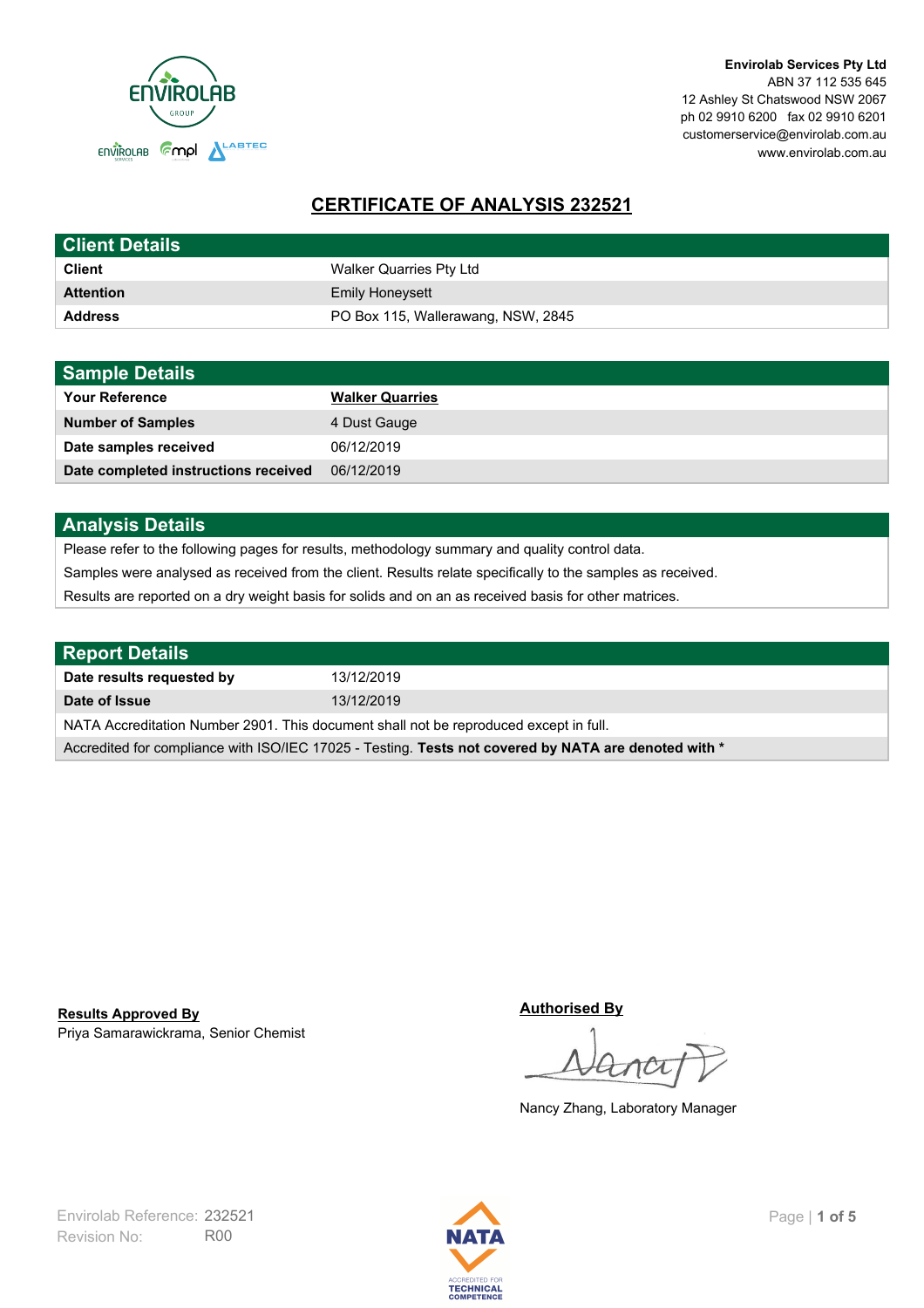#### **Client Reference: Walker Quarries**

| Dust Deposition AS 3580.10.1 |                                       |                         |                         |                         |                         |
|------------------------------|---------------------------------------|-------------------------|-------------------------|-------------------------|-------------------------|
| <b>Our Reference</b>         |                                       | 232521-1                | 232521-2                | 232521-3                | 232521-4                |
| <b>Your Reference</b>        | <b>UNITS</b>                          | DG <sub>1</sub>         | DG <sub>2</sub>         | DG <sub>3</sub>         | DG4                     |
| Date Sampled                 |                                       | 30/10/2019-<br>02/12/19 | 30/10/2019-<br>02/12/19 | 30/10/2019-<br>02/12/19 | 30/10/2019-<br>02/12/19 |
| Type of sample               |                                       | <b>Dust Gauge</b>       | Dust Gauge              | <b>Dust Gauge</b>       | Dust Gauge              |
| Date Extracted               | ۰.                                    | 10/12/2019              | 10/12/2019              | 10/12/2019              | 10/12/2019              |
| Date analysed                | -                                     | 10/12/2019              | 10/12/2019              | 10/12/2019              | 10/12/2019              |
| Dust Gauge Start Date        | $-$                                   | 30/10/2019              | 30/10/2019              | 30/10/2019              | 30/10/2019              |
| Dust Gauge End Date          | $\overline{\phantom{a}}$              | 02/12/2019              | 02/12/2019              | 02/12/2019              | 02/12/2019              |
| Dust - No. of Days Collected | $\hspace{0.05cm}$ – $\hspace{0.05cm}$ | 34                      | 34                      | 34                      | 34                      |
| Insoluble Solids             | $g/m2$ /month                         | 1.0                     | 3.0                     | 3.2                     | 3.3                     |
| Combustible Matter           | g/m <sup>2</sup> /month               | 0.2                     | 0.6                     | 0.5                     | 0.6                     |
| Ash                          | g/m <sup>2</sup> /month               | 0.8                     | 2.4                     | 2.8                     | 2.7                     |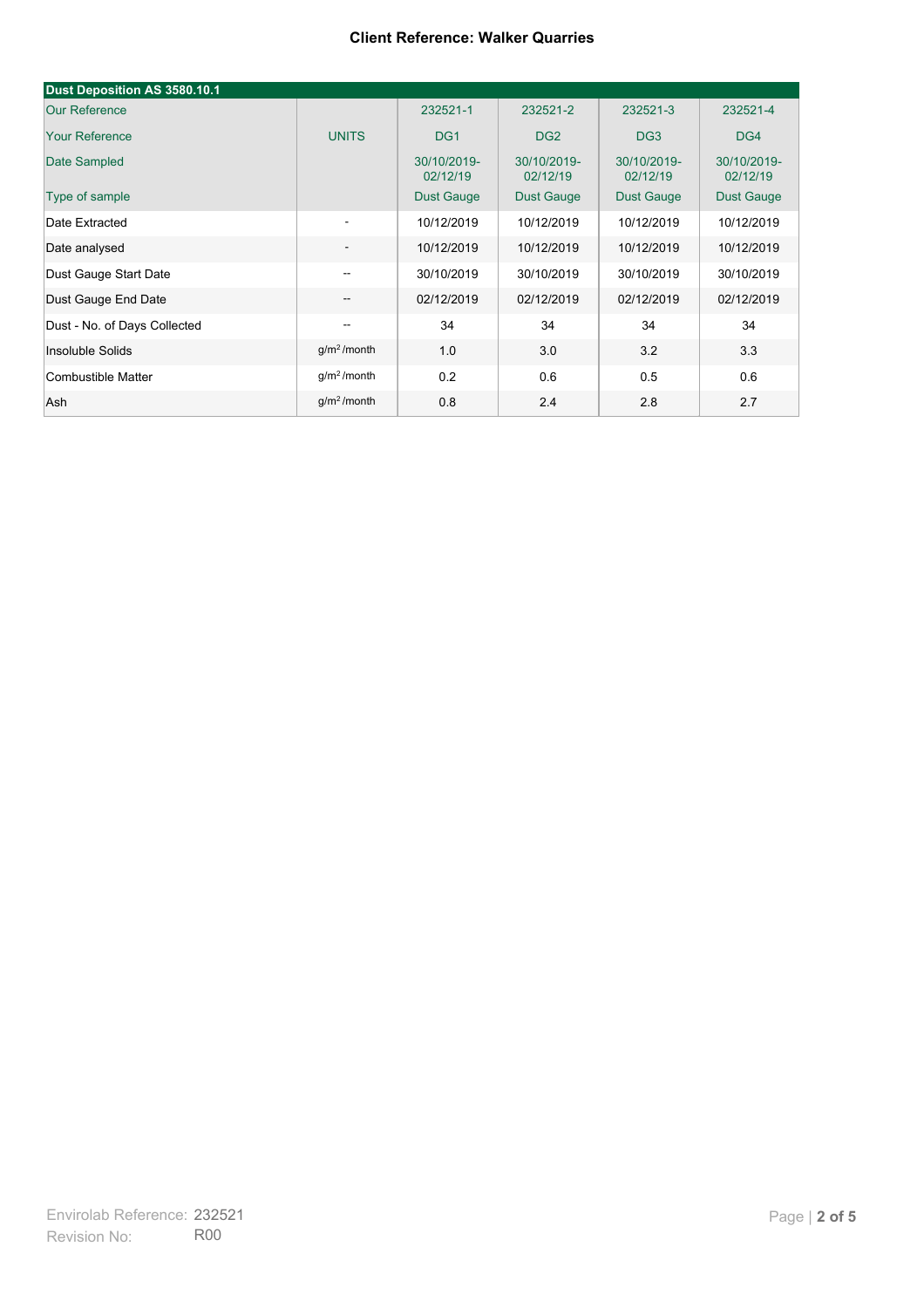#### **Client Reference: Walker Quarries**

| <b>Method ID</b> | <b>Methodology Summary</b>                               |
|------------------|----------------------------------------------------------|
| AS 3580.10.1     | Analysis of dust gauges by AS 3580.10.1 (analysis only). |

F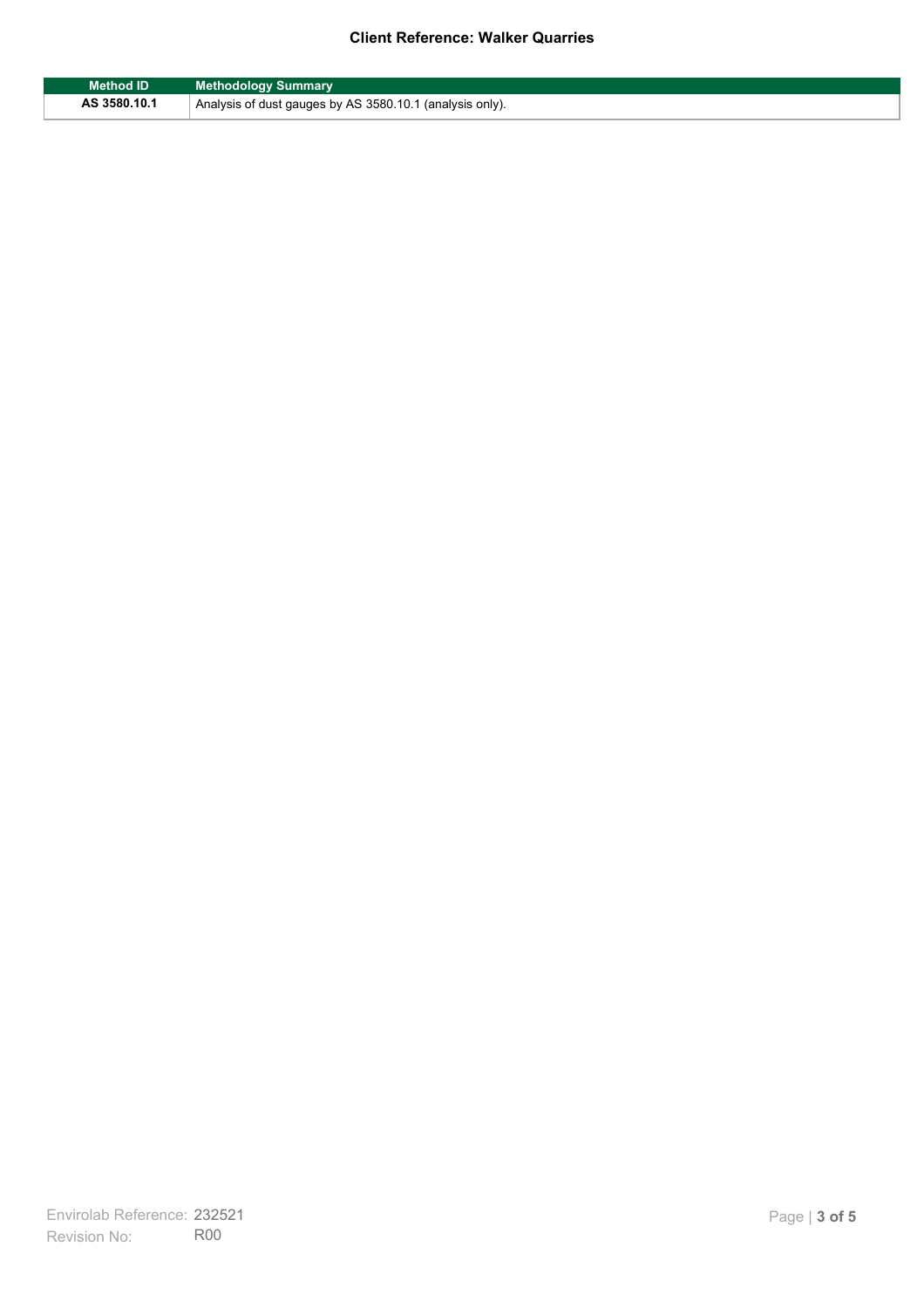#### **Client Reference: Walker Quarries**

| <b>Result Definitions</b> |                                                  |
|---------------------------|--------------------------------------------------|
| <b>NT</b>                 | Not tested                                       |
| <b>NA</b>                 | Test not required                                |
| <b>INS</b>                | Insufficient sample for this test                |
| <b>PQL</b>                | <b>Practical Quantitation Limit</b>              |
| $\prec$                   | Less than                                        |
| >                         | Greater than                                     |
| <b>RPD</b>                | <b>Relative Percent Difference</b>               |
| <b>LCS</b>                | <b>Laboratory Control Sample</b>                 |
| <b>NS</b>                 | Not specified                                    |
| <b>NEPM</b>               | <b>National Environmental Protection Measure</b> |
| <b>NR</b>                 | Not Reported                                     |

| <b>Quality Control Definitions</b>                                                                                                                                                                                                                      |                                                                                                                                                                                                                                        |  |
|---------------------------------------------------------------------------------------------------------------------------------------------------------------------------------------------------------------------------------------------------------|----------------------------------------------------------------------------------------------------------------------------------------------------------------------------------------------------------------------------------------|--|
| <b>Blank</b>                                                                                                                                                                                                                                            | This is the component of the analytical signal which is not derived from the sample but from reagents,<br>glassware etc, can be determined by processing solvents and reagents in exactly the same manner as for<br>samples.           |  |
| <b>Duplicate</b>                                                                                                                                                                                                                                        | This is the complete duplicate analysis of a sample from the process batch. If possible, the sample selected<br>should be one where the analyte concentration is easily measurable.                                                    |  |
| <b>Matrix Spike</b>                                                                                                                                                                                                                                     | A portion of the sample is spiked with a known concentration of target analyte. The purpose of the matrix spike<br>is to monitor the performance of the analytical method used and to determine whether matrix interferences<br>exist. |  |
| <b>LCS (Laboratory</b><br><b>Control Sample)</b>                                                                                                                                                                                                        | This comprises either a standard reference material or a control matrix (such as a blank sand or water) fortified<br>with analytes representative of the analyte class. It is simply a check sample.                                   |  |
| <b>Surrogate Spike</b>                                                                                                                                                                                                                                  | Surrogates are known additions to each sample, blank, matrix spike and LCS in a batch, of compounds which<br>are similar to the analyte of interest, however are not expected to be found in real samples.                             |  |
| Australian Drinking Water Guidelines recommend that Thermotolerant Coliform, Faecal Enterococci, & E.Coli levels are less than<br>1cfu/100mL. The recommended maximums are taken from "Australian Drinking Water Guidelines", published by NHMRC & ARMC |                                                                                                                                                                                                                                        |  |

2011.